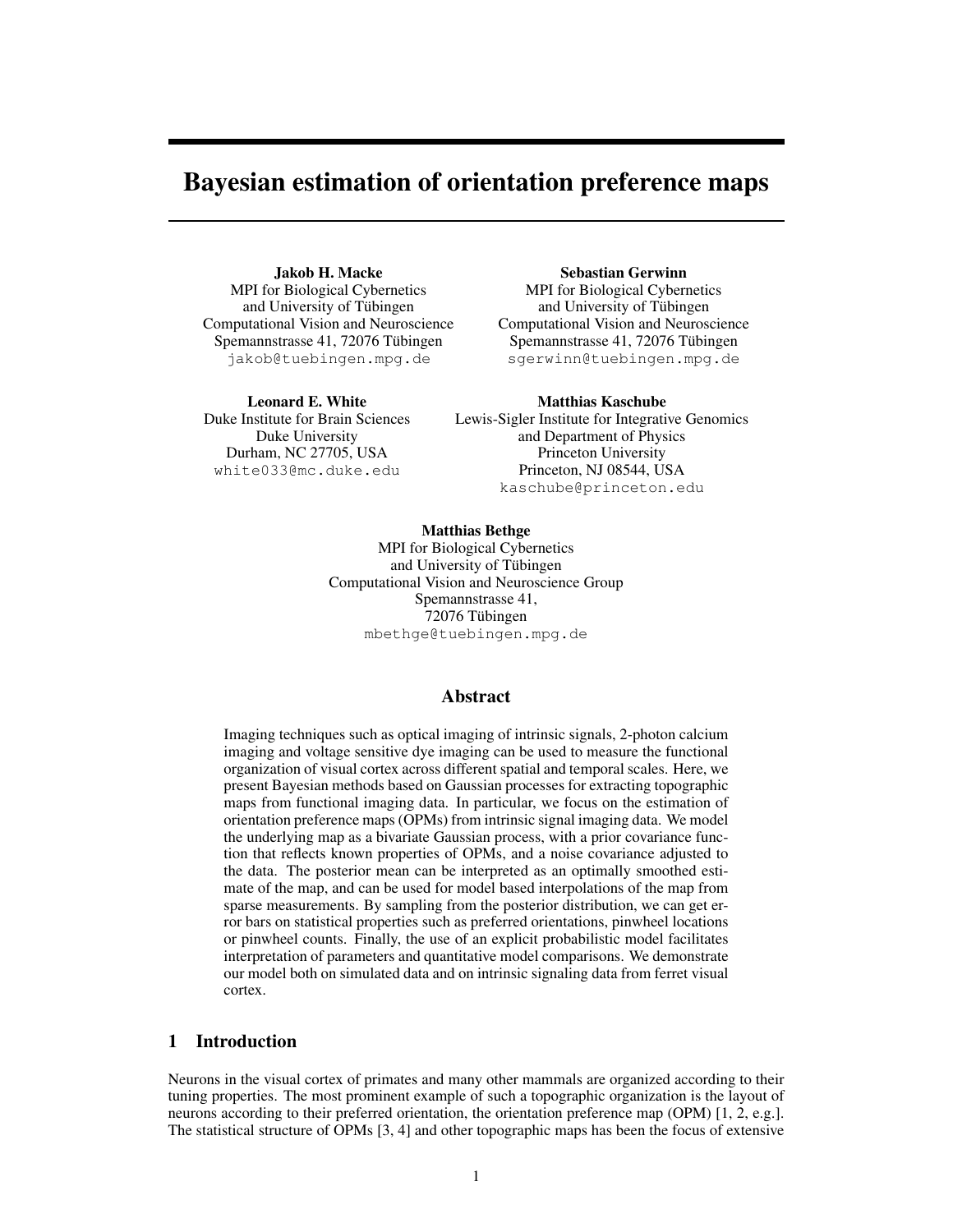research, as have been the relationships between different maps [5]. Orientation preference maps can be measured using optical imaging of intrinsic signals, voltage sensitive dye imaging, functional magnetic resonance imaging [6], or 2-photon calcium imaging [2, 7]. For most of these methods the signal-to-noise ratio is low, i.e. the stimulus specific part of the response is small compared to non-specific background fluctuations. Therefore, statistical pre-processing of the data is required in order to extract topographic maps from the raw experimental data. Here, we propose to use Gaussian process methods [8] for estimating topographic maps from noisy imaging data. While we will focus on the case of OPMs, the methods used will be applicable more generally.

The most common analysis method for intrisic signaling data is to average the data within each stimulus condition, and report differences between conditions. In the case of OPMs, this amounts to estimating the preferred orientation at each pixel by vector averaging the different stimulus orientations weighted according to the evoked responses. In a second step, spatial bandpass filtering is usually applied in order to obtain smoother maps. One disadvantage of this approach is that the frequency characteristics of the bandpass filters are free parameters which are often set ad-hoc, and may have a substantial impact on the statistics of the obtained map [9, 10]. In addition, the approach ignores the effect of anisotropic and correlated noise [11, 10], which might result in artifacts.

Methods aimed at overcoming these limitations include analysis techniques based on principal component analysis, linear discriminant analysis, oriented PCA [12] (and extensions thereof [11]) as well as variants of independent component analysis [9]. Finally, paradigms employing periodically changing stimuli [13, 14] use differences in their temporal characteristics to separate signal and noise components. These methods have in common that they do not make any parametric assumptions about the relationship between stimulus and response, between different stimuli, or about the smoothness of the maps. Rather, they attempt to find 'good' maps by searching for filters which are maximally discriminative between different stimulus conditions. In particular, they differ from the classical approach in that they do not assume the noise to be isotropic and uncorrelated, but make it hard to incorporate prior knowledge about the structure of maps, and can therefore be data-intensive. Here, we attempt to combine the strengths of the classical and discriminative models by combining prior knowledge about maps with flexible noise models into a common probabilistic model.

We encode prior knowledge about the statistical structure of OPMs in the covariance function of a Gaussian Process prior over maps. By combining the prior with the data through an explicit generative model of the measurement process, we obtain a posterior distribution over maps. Compared to previously proposed methods for analyzing multivariate imaging methods, the GP approach has a number of advantages:

- Optimal smoothing: The mean of the posterior distribution can be interpreted as an optimally smoothed map. The filtering is adaptive, i.e. it will adjust to the amount and quality of the data observed at any particular location.
- Non-isotropic and correlated noise: In contrast to the standard smoothing approach, noise with correlations across pixels as well as non-constant variances can be modelled.
- Interpolations: The model returns an estimate of the preferred orientation at any location, not only at those at which measurements were obtained. This can be used, e.g., for artifact removal, or for inferring maps from multi-electrode recordings.
- Explicit probabilistic model: The use of an explicit, generative model of the data facilitates both the interpretation and setting of parameters quantitative model comparisons.
- Model based uncertainty estimates: The posterior variances at each pixel can be used to compute point-wise error bars at each pixel location [9, 11]. By sampling from the posterior (using the full posterior covariance), we can also get error bars on topological or global properties of the map, such as pinwheel counts or locations.

Mathematically speaking, we are interested in inferring a vector field (the 2-dimensional vector encoding preferred orientation) across the cortical surface from noisy measurements. Related problems have been studied in spatial statistics, e.g. in the estimation of wind-fields in geo-statistics [15], where GP methods for this problem are often referred to as *co-kriging* methods [16, 17].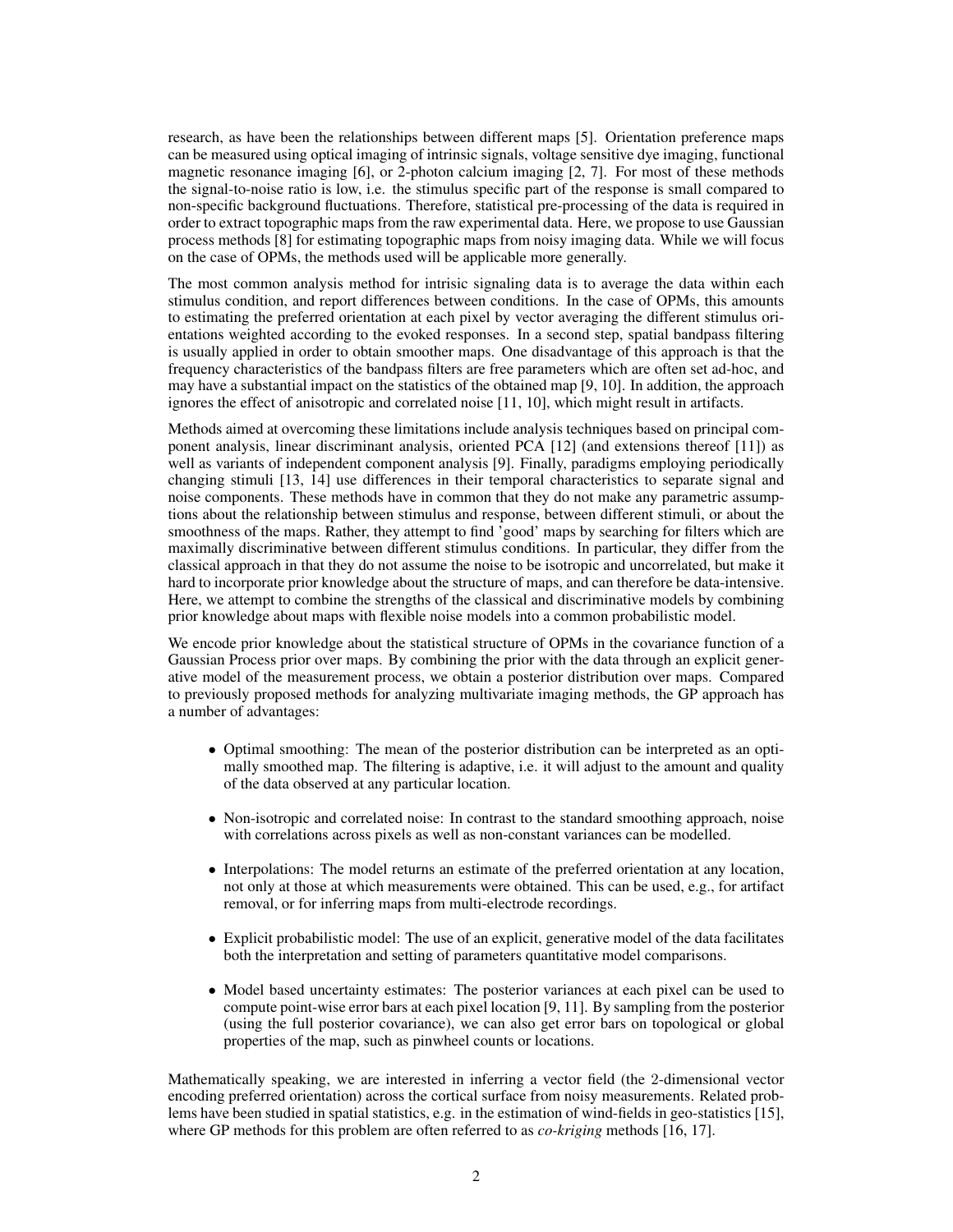# 2 Methods

#### 2.1 Encoding Model

We model an imaging experiment, where at each of  $N$  trials, the activity at  $n$  pixels is measured. The response  $r_i(x)$  at trial i to a stimulus parameterised by  $V_i$  is given by

$$
r_i(x) = \sum_{k=1}^d v_{ki} m_k(x) + \epsilon_i(x) = v_i^\top m_k(x) + \epsilon_i(x), \tag{1}
$$

i.e. the mean response at each pixel is modelled to be a linear function of some stimulus parameters  $v_{ki}$ .

This can be written compactly as  $\mathbf{r_i} = Mv_i + \varepsilon_i$  or  $\mathbf{r_i} = V_i^{\top} \mathbf{m} + \varepsilon_i$ . Here,  $\mathbf{r_i}$  and  $\varepsilon_i$  are ndimensional vectors, M is an  $n \times d$  dimensional matrix,  $V_i = v_i \otimes \mathbb{I}_n$ ,  $\otimes$  is the Kronecker-product and  $\mathbf{m} = \text{vec}(M)$  is an *nd*-dimensional vector.

We refer to the coefficients  $m_k(x)$  as *feature maps*, as they indicate the selectivity of pixel x to stimulus feature k. In the specific case of modelling an orientation preference map, we have  $d = 2$ and  $v_i = (\cos(2\theta_i), \sin(2\theta_i))^{\top}$ . Then, the argument of the complex number  $m^i(x) = m_1(x) +$  $\mathbf{im}_2(x)$  is the *preferred orientation* at location x, whereas the absolute value of  $m'(x)$  is a measure of its selectivity. While this approach assumes cosine-tuning curves at each measurement location, it can be generalized to arbitrary tuning curves by including terms corresponding to cosines with different frequencies.

We assume that the noise-residuals  $\varepsilon$  are normally distributed with covariance  $\Sigma_{\varepsilon}$ , and a Gaussian prior with covariance  $K_m$  for the feature map vector m. Then, the posterior distribution over m is Gaussian with posterior covariance  $\Sigma_{\text{post}}$  and mean  $\mu_{\text{post}}$ :

$$
\Sigma_{\text{post}}^{-1} = K_m^{-1} + \left(\sum_i v_i v_i^\top\right) \otimes \Sigma_{\epsilon}^{-1} \tag{2}
$$

$$
\mu_{\text{post}} = \Sigma_{\text{post}} \left( \sum_{i} V_{j} \Sigma_{\epsilon}^{-1} \mathbf{r}_{i} \right)
$$

$$
= \Sigma_{\text{post}} \left( \mathbb{I}_{d} \otimes \Sigma_{\epsilon}^{-1} \right) \sum_{i} v_{i} \otimes \mathbf{r}_{i} \tag{3}
$$

We note that the posterior covariance will have block structure provided that the prior covariance K<sup>m</sup> has block structure, i.e. if different feature maps are statistically independent *a priori*, and the stimuli are un-correlated on average, i.e.  $\sum_i v_i v_i^\top = D_v$  is diagonal. Hence, inference for different maps 'de-couples', and we do not have to store the full joint covariance over all d maps.

#### 2.2 Choosing a prior

We need to specify the covariance function  $K(m(x), m(x'))$  of the prior distribution over maps. As cortical maps, and in particular orientation preference maps, have been studied extensively in the past [5], we actually have prior *knowledge* (rather than just prior assumptions) to guide the choice of a prior. It is known that orientation preference maps are smooth [2] and that they have a semi-periodic structure of regularly spaced columns. Hence, filtering white noise with appropriately chosen filters [18] yields maps which visually look like measured OPMs (see Fig. 1). While it is known that real OPMs differ from Gaussian random fields in their higher order statistics [3], use of a Gaussian prior can be motivated by the maximum entropy principle: We assume a prior with minimal higher-order correlations, with the goal of inferring them from the experimental data [3]. For simplicity, we take the prior to be isotropic, i.e. not to favour any direction over others. (For real maps, there is a slight anisotropy [19]).

We assume that each prior sample is generated by convolving a two-dimensional Gaussian whitenoise image with a Difference-of-Gaussians filter  $f(x) = \sum_{k=1}^{2} \frac{\alpha_k}{2\pi\sigma_k^2} \exp\left(-\frac{1}{2}\frac{x^2}{\sigma_k^2}\right)$  $\overline{\sigma_k^2}$  $\big), \alpha_1 = -\alpha_2,$ and  $\sigma_2 = 2\sigma_1$ . This will result in a prior which is uncorrelated in the different maps component, i.e.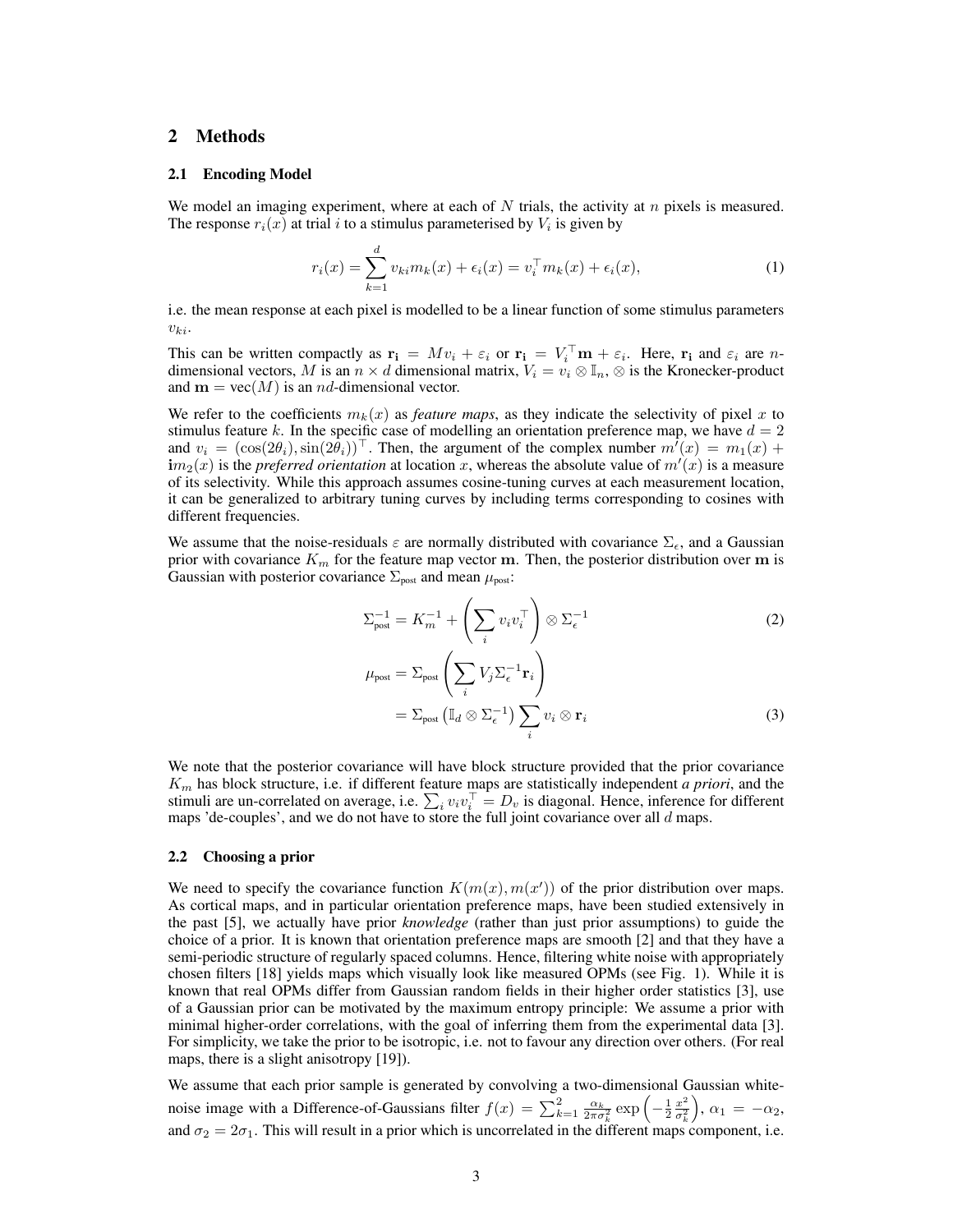$Cov(m_1(x), m_2(x')) = 0$ , and a stationary covariance function given by

$$
K_c(\tau) = K_c(||x - x'||) = \text{Cov}(m_1(x), m_1(x'))
$$
  
= 
$$
\sum_{k,l=1}^{2} \frac{\alpha_k \alpha_l}{2\pi(\sigma_k^2 + \sigma_l^2)} \exp\left(-\frac{1}{2} \left(\frac{\tau^2}{\sigma_k^2 + \sigma_l^2}\right)\right).
$$
 (4)

Then, the prior covariance matrix  $K_m$  can be written as  $K_m = \mathbb{I}_c \otimes K_c$ . This prior has two hyperparameters, namely the absolute magnitude  $\alpha_1$  and the kernel width  $\sigma_1$ . In principle, optimization of the marginal likelihood can be used to set hyper-parameters. In practice, it turned out to be computationally more efficient to select them by matching the radial component of the empirically observed auto-correlation function of the map [16], see Fig. 1 B).



Figure 1: **Prior covariance:** A) Covariance function derived from the Difference-of-Gaussians. **B**) Radial component of prior covariance function and of covariance of raw data. C Angle-map of one sample from the prior, with  $\sigma_1 = 4$ . Each color corresponds to an angle in [0, 180°].

#### 2.3 Approximate inference

The formulas for the posterior mean and covariance involve covariance matrices over all pixels. On a map of size  $n_x \times n_y$ , there are  $n = n_x \times n_y$  pixels, so we would have to store and compute with matrices of size  $n \times n$ , which would limit this approach to maps of relatively small size. A number of approximation techniques have been proposed to make large scale inference feasible in models with Gaussian process priors (see [8] for an overview). Here, we utilize the fact that the spectrum of eigenvalues drops off quickly for many kernel functions [20, 21], including the Difference-of-Gaussians used here. This means that the covariance matrix  $K_c$  can be approximated well by a low rank matrix product  $K_c \approx GG^{\top}$ , where G is of size  $n \times q$ ,  $q \ll n$  (see [17] for a related idea). To find  $G$ , we perform an incomplete Cholesky factorization on the matrix  $K_c$ . This can be done without having to store  $K_c$  in memory explicitly.

In this case, the posterior covariance can be calculated without ever having to store (or even invert) the full prior covariance:

$$
\Sigma_{\text{post}} = \mathbb{I}_d \otimes \left( K_c - \beta^{-1} K_c \left( \Sigma_{\epsilon}^{-1} - \Sigma_{\epsilon}^{-1} G \left( \beta \mathbb{I}_q + G^{\top} \Sigma_{\epsilon}^{-1} G \right)^{-1} G^{\top} \Sigma_{\epsilon}^{-1} \right) K_c \right), \tag{5}
$$

where  $\beta = 2/N$ . We restrict the form of the noise covariance either to be diagonal (i.e. assume uncorrelated noise), or more generally to be of the form  $\Sigma_{\epsilon} = D_{\epsilon} + G_{\epsilon} R_{\epsilon} G_{\epsilon}^{\top}$ . Here,  $G_{\epsilon}$  is of size  $n \times q_{\epsilon}$ ,  $q_{\epsilon} \ll n$ , and  $D_{\epsilon}$  is a diagonal matrix. In other words, the functional form of the covariance matrix is assumed to be the same as in *factor analysis* models [22, 23]: The low rank term  $G_{\epsilon}$ models correlation across pixels, whereas the diagonal matrix  $D_{\epsilon}$  models independent noise. We assume this model to regularize the noise covariance to ensure that the noise covariance has full rank even when the number of data-points is less than the number of pixels [22]. The matrices  $G_{\epsilon}$ and  $D_{\epsilon}$  can be fit using expectation maximization without ever having to calculate the full noise covariance across all pixels. We initialize the noise covariance by calculating the noise variances for each stimulus condition, and averaging this initial estimate across stimulus conditions. We iterate between calculating the posterior mean (using the current estimate of  $\Sigma_{\epsilon}$ ), and obtaining a pointestimate of the most likely noise covariance given the mean [24]. In all cases, a very small number of iterations lead to convergence.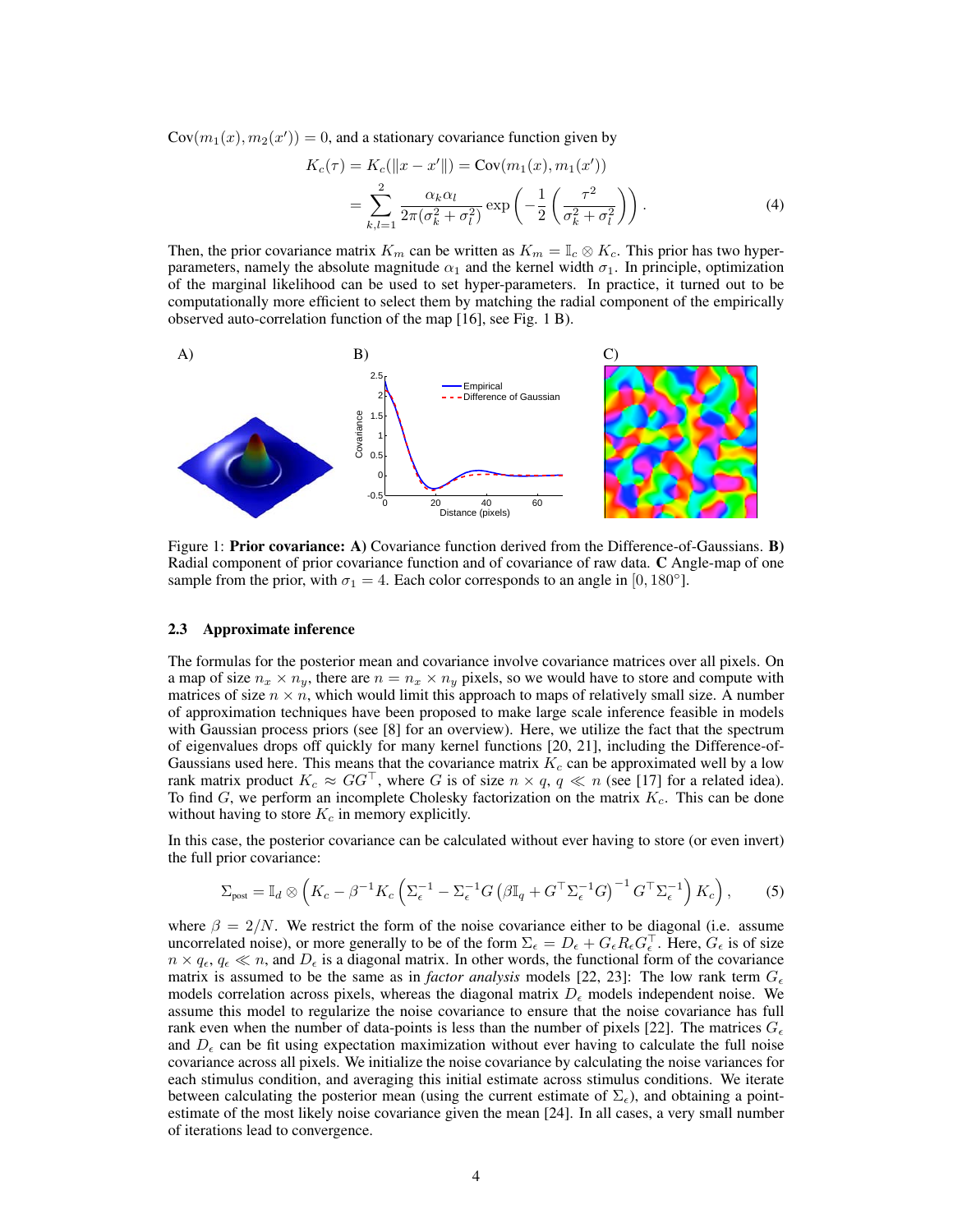

Figure 2: Illustration on synthetic data: A) Ground truth map used to generate the data. **B**) Raw map, estimated using 10 trials of each direction. C) GP-reconstruction of the map. D) Posterior variance of GP, visualized as size of 95% confidence intervals on preferred orientations. Superimposed are the zero-crossings of the GP map. E) Reconstruction by smoothing with fixed Gaussian filter, filter-width optimized by maximizing correlation with ground truth. F) Reconstruction performance as a function of stimulus presentations used, for GP with noise-correlations, GP without noise-correlations, and simple smoothing.

# 3 Results

#### 3.1 Illustration on synthetic data

To illustrate the ability of our method to recover maps from noisy recordings, we generated a synthetic map (a sample from the prior distribution, 'true map', see Fig. 2 A), and simulated responses to each of 8 different oriented gratings by sampling from the likelihood (1). The parameters were chosen to be roughly comparable with the experimental data (see below). We reconstructed the map using our GP method (low rank approximation of rank  $q = 1600$ , noise correlations of rank  $q_{\epsilon} = 5$ ) on data sets of different sizes ( $N = 8 * (2, 5, 10, 20, 30, 40, 80)$ ). Figure 2 C) shows the angular components of the posterior mean of the GP, our reconstruction of the map. We use the posterior variances to also calculate a pointwise 95% confidence interval on the preferred orientation at each location, shown in Fig. 2 D). As expected, the confidence intervals are biggest near pinwheels, where the orientation selectivity of pixels is low, and therefore the preferred orientation is not well defined.

To evaluate the performance of the model, we quantified its reconstruction performance by computing the correlation coefficient of the posterior mean and the true map, each represented as a long vector with  $2n$  elements. We compared the GP map against a map obtained by filtering the raw map (Fig. 2 B) with a Gaussian kernel (Fig. 2 D), where the kernel width was chosen by maximizing the similarity with the 'true map'. This yields an optimistic estimate of the performance of the smoothed map, as setting the optimal filter-size requires access to the ground truth. We can see that the GP map converges to the true map more quickly than the smoothed map (Fig. 2 F). For example, using 16 stimulus presentations, the smoothed map has a correlation with the ground truth of 0.45, whereas the correlation of the GP map is 0.77. For the simple smoothing method, about 120 presentations would be required to achieve this performance level. When we ignore noise-correlations (i.e. assume  $\Sigma_{\epsilon}$  to be diagonal), GP still outperforms simple smoothing, although by a much smaller amount (Fig. 2 F).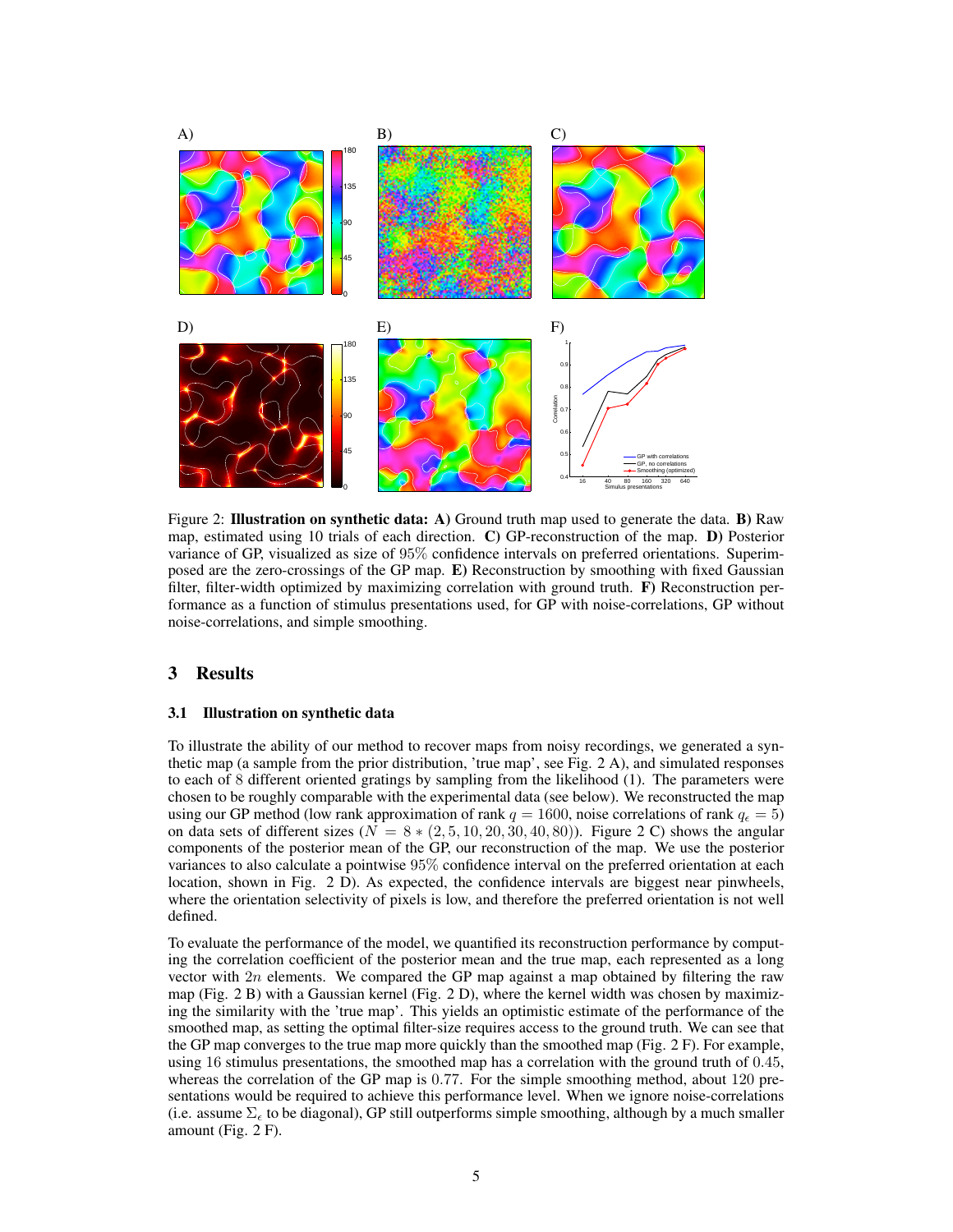#### 3.2 Application to data from ferret visual cortex

To see how well the method works on real data, we used it to analyze data from an intrinsic signal optical imaging experiment. The central portion of the visuotopic map in visual areas V1 and V2 of an anesthetized ferret was imaged with red light while square wave gratings (spatial frequency 0.1 cycles/degree) were presented on a screen. Gratings were presented in 4 different orientations  $(0^{\circ}, 45^{\circ}, 90^{\circ}$  and  $135^{\circ})$ , and moving along one of the two directions orthogonal to its orientation (temporal frequency 3.2Hz). Each of the 8 possible directions was presented 100 times in a pseudorandom order for a duration of 5 seconds each, with an interstimulus interval of 8 seconds. Intrinsic signals were collected using a digital camera with pixel-size  $30 \mu m$ . The response  $\mathbf{r}_i$  was taken to be the average activity in a 5 second window relative to baseline Each response vector  $\mathbf{r}_i$  was normalized to have mean 0 and standard deviation 1, no spatial filtering was performed. For all analyses in this paper, we concentrated on a region of size 100 by 100 pixels. The large data set with a total of 800 stimulus presentations made it possible to quantify the performance of our model by comparing it to unsmoothed maps. Figure 3 A) shows the map estimated by vector averaging all 800 presentations, without any smoothing. However, the GP method itself is designed to also work robustly on smaller data sets, and we are primarily interested in its performance in estimating maps using only few stimulus presentations.

#### 3.3 Bayesian estimation of orientation preference maps

For real measured data, we do not know ground truth to estimate the performance of our model. Therefore, we used 5% of the data for estimating the map, and compared this map with the (unsmoothed) map estimated on the other 95% of data, which served as our proxy for ground truth. As above, we compared the GP map against one obtained by smoothing with a Gaussian kernel, where the kernel width of the smoothing kernel was chosen by maximizing its correlation with (our proxy for) the ground truth. The GP map outperformed the smoothing map consistently: For 18 out of 20 different splits into training and test data, the correlation of the GP map was higher ( $p = 2 \times 10^{-4}$ , average correlations  $c = 0.84 \pm 0.01$  for GP,  $c = 0.79 \pm 0.015$  for smoothing). The same held true when we smoothed maps with a Difference of Gaussians filter rather than a Gaussian (19 out of 20, average correlation  $c = 0.71 \pm 0.08$ ).



Figure 3: **OPMs in ferret V1 A**) Raw map, estimated from 720 out of 800 stimuli. **B**) Smoothed map estimated from other 80 stimuli, filter width obtained by maximizing the correlation to map A. C) GP reconstruction of map. The GP has a correlation with the map shown in A) of 0.87, the performance of the smoothed map is 0.74.

One of the strengths of the GP model is that the filter-parameters are inferred by the model, and do not have to be set ad-hoc. The analysis above shows that, even if when optimized the filter-width for smoothing (which would not be possible in a real experiment), the GP still outperforms the approach of smoothing with a Gaussian window. In addition, it is important to keep in mind that using the posterior mean as a clean estimate of the map is only one feature of our model. In the following, we will use the GP model to optimally interpolate a sparsely sampled map, and to the posterior distribution to obtain error bars over the pinwheel-counts and locations of the map.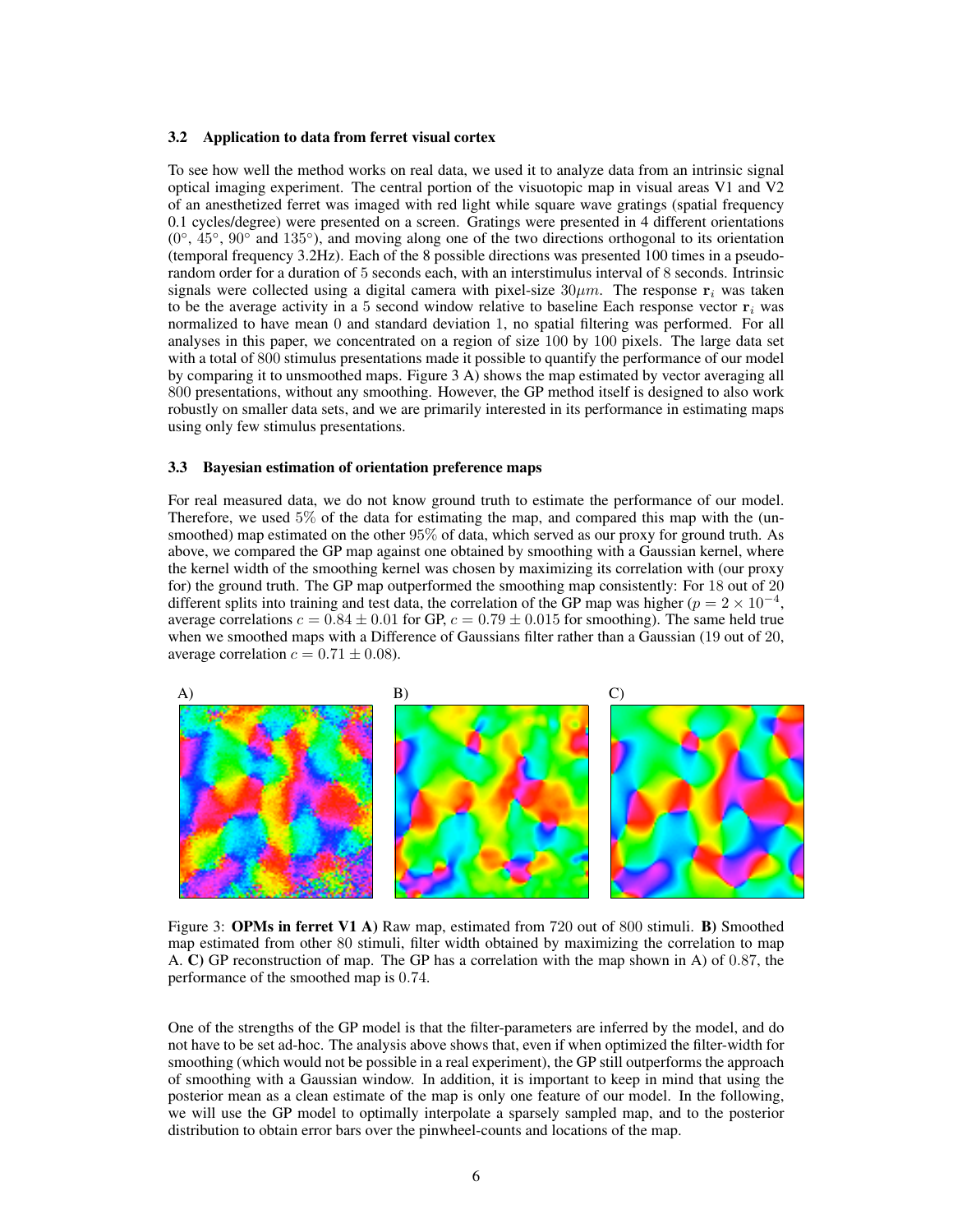#### 3.4 Interpolating the map

The posterior mean  $\mu(x)$  of the model can be evaluated for any x. This makes it possible to extend the map to locations at which no data was recorded. We envisage this to be useful in two kinds of applications: First, if the measurement is corrupted in some pixels (e.g. because of a vessel artifact), we attempt to recover the map in this region by model-based interpolation. We explored this scenario by cutting out a region of the map described above (inside of ellipse in Fig. 4 A), and using the GP to fill in the map. The correlation between the true map and the GP map in the filled-in region was 0.77. As before, we compared to smoothing with a Gaussian filter, for which the correlation was 0.59.

In addition, multi-electrode arrays [25] can be used to measure neural activity at multiple locations simultaneously. Provided that the electrode spacing is small enough, it should be possible to reconstruct at least a rough estimate of the map from such discrete measurements. We simulated a multielectrode recording by only using the measured activity at 49 pixel locations which were chosen to be spaced  $400\mu m$  apart. Then, we attempted to infer the full map using only these 49 measurements, and our prior knowledge about OPMs encoded in the prior covariance. The reconstruction is shown in Fig. 4 C. As before, the GP map outperforms the smoothing approach ( $c = 0.78$  vs.  $c = 0.81$ ). Discriminative analysis methods for imaging data can not be used for such interpolations.



Figure 4: **Interpolations:** A) Filling in: The region inside the white ellipse was reconstructed by the GP using only the data outside the ellipse. B) Map estimated from all 800 stimulus presentations, with 'electrode locations' superimposed. C) GP-reconstruction of the map, estimated only from the 49 pixels colored in in gray in B). D) Smoothing reconstruction of the map.

#### 3.5 Posterior uncertainty

As both our prior and the likelihood are Gaussian, the posterior distribution is also Gaussian, with mean  $\mu_{\text{post}}$  and covariance  $\Sigma_{\text{post}}$ . By sampling from this posterior distribution, we can get error bars not only on the preferred orientations in *individual* pixels (as we did for Fig. 2 D), but also for *global* properties of the map. For example, the location [10] and total number [3, 4] of pinwheels (singularities at which both map components vanish) has received considerable attention in the past. Figure 5 A) and B) shows two samples from the posterior distribution, which differ both in their pinwheel locations and counts (A: 39, B: 28, C:31). To evaluate our certainty in the pinwheel locations, we calculate a two-dimensional histogram of pinwheel locations across samples (Fig. 5 D and E). One can see that the histogram gets more peaked with increasing data-set size. We illustrate this effect by calculating the entropy of the (slightly smoothed) histograms, which seems to keep decreasing for larger data-set sizes, indicating that we are more confident in the exact locations of the pinwheels.

# 4 Discussion

We introduced Gaussian process methods for estimating orientation preference maps from noisy imaging data. By integrating prior knowledge about the spatial structure of OPMs with a flexible noise model, we aimed to combine the strengths of classical analysis methods with discriminative approaches. While we focused on the analysis of intrinsic signal imaging data, our methods are expected to be also applicable to other kinds of imaging data. For example, functional magnetic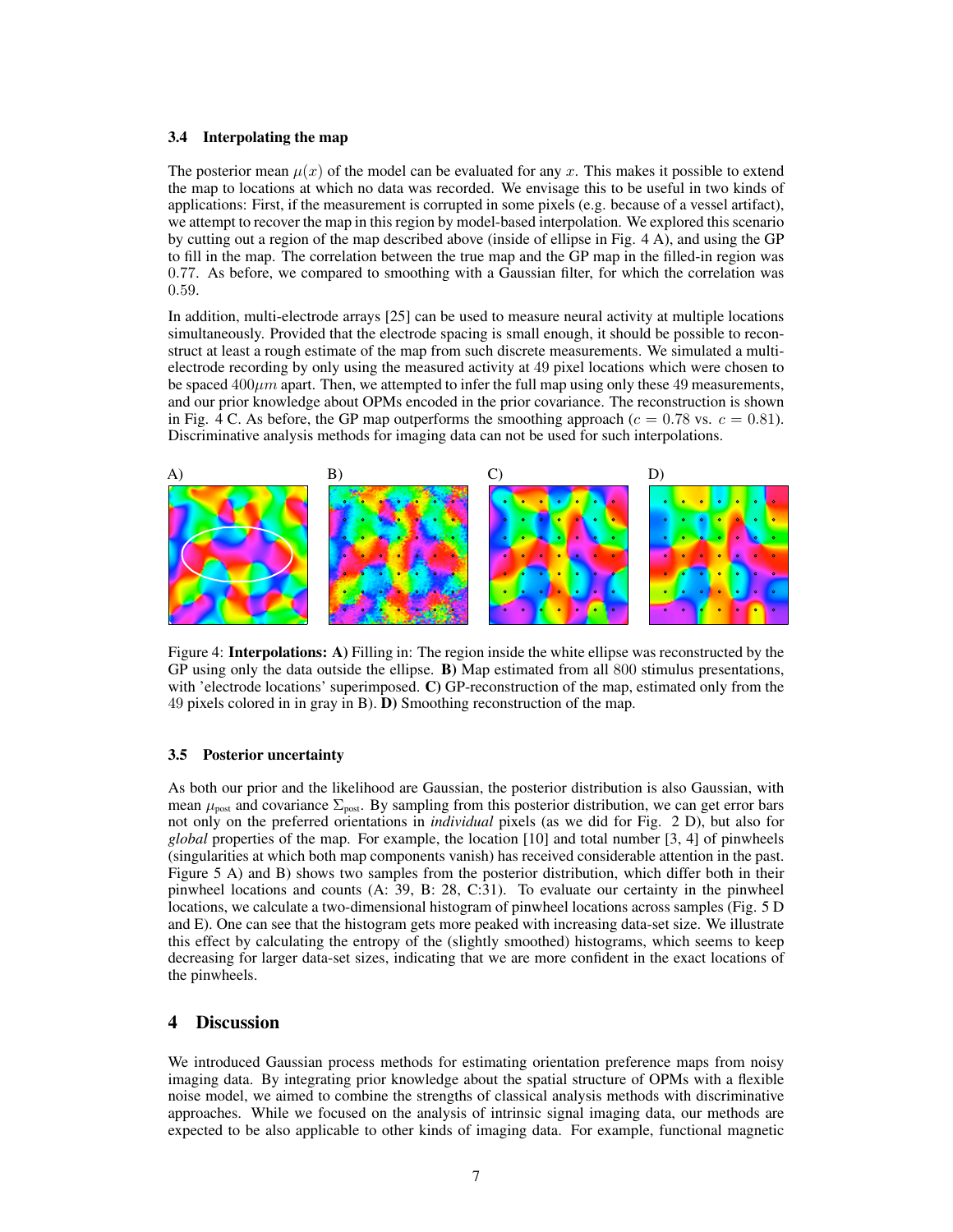

Figure 5: **Posterior uncertainty:** A B C) Three samples from the posterior distribution, using 80 stimuli (zoomed in for better visibility).  $\bf{D}$   $\bf{E}$ ) Density-plot of pinwheel locations when map is estimated with 40 and 800 stimuli, respectively. F) Entropy of pinwheel-density as a measure of confidence in the pinwheel locations.

resonance imaging is widely used as a non-invasive means of measuring brain activity, and has been reported to be able to estimate orientation preference maps in human subjects [6].

In contrast to previously used analysis methods for intrinsic signal imaging, ours is based on a generative model of the data. This can be useful for quantitative model comparisons, and for investigating the coding properties of the map. For example, it can be used to investigate the relative impact of different model-properties on decoding performance. We assumed a GP prior over maps, i.e. assumed the higher-order correlations of the maps to be minimal. However, it is known that the statistical structure of OPMs shows systematic deviations from Gaussian random fields [3, 4], which implies that there could be room for improvement in the definition of the prior. For example, using priors which are sparse [26] (in an appropriately chosen basis) could lead to superior reconstruction ability, and facilitate reconstructions which go beyond the auto-correlation length of the GP-prior [27]. Finally, one could use generalized linear models rather than a Gaussian noise model [26, 28]. However, it is unclear how general noise correlation structures can be integrated in these models in a flexible manner, and whether the additional complexity of using a more involved noise model would lead to a substantial increase in performance.

#### Acknowledgements

This work is supported by the German Ministry of Education, Science, Research and Technology through the Bernstein award to MB (BMBF; FKZ: 01GQ0601), the Werner-Reichardt Centre for Integrative Neuroscience Tübingen, and the Max Planck Society.

#### References

- [1] G G Blasdel and G Salama. Voltage-sensitive dyes reveal a modular organization in monkey striate cortex. *Nature*, 321(6070):579–85, Jan 1986.
- [2] Kenichi Ohki, Sooyoung Chung, Yeang H Ch'ng, Prakash Kara, and R Clay Reid. Functional imaging with cellular resolution reveals precise micro-architecture in visual cortex. *Nature*, 433(7026):597–603, 2005.